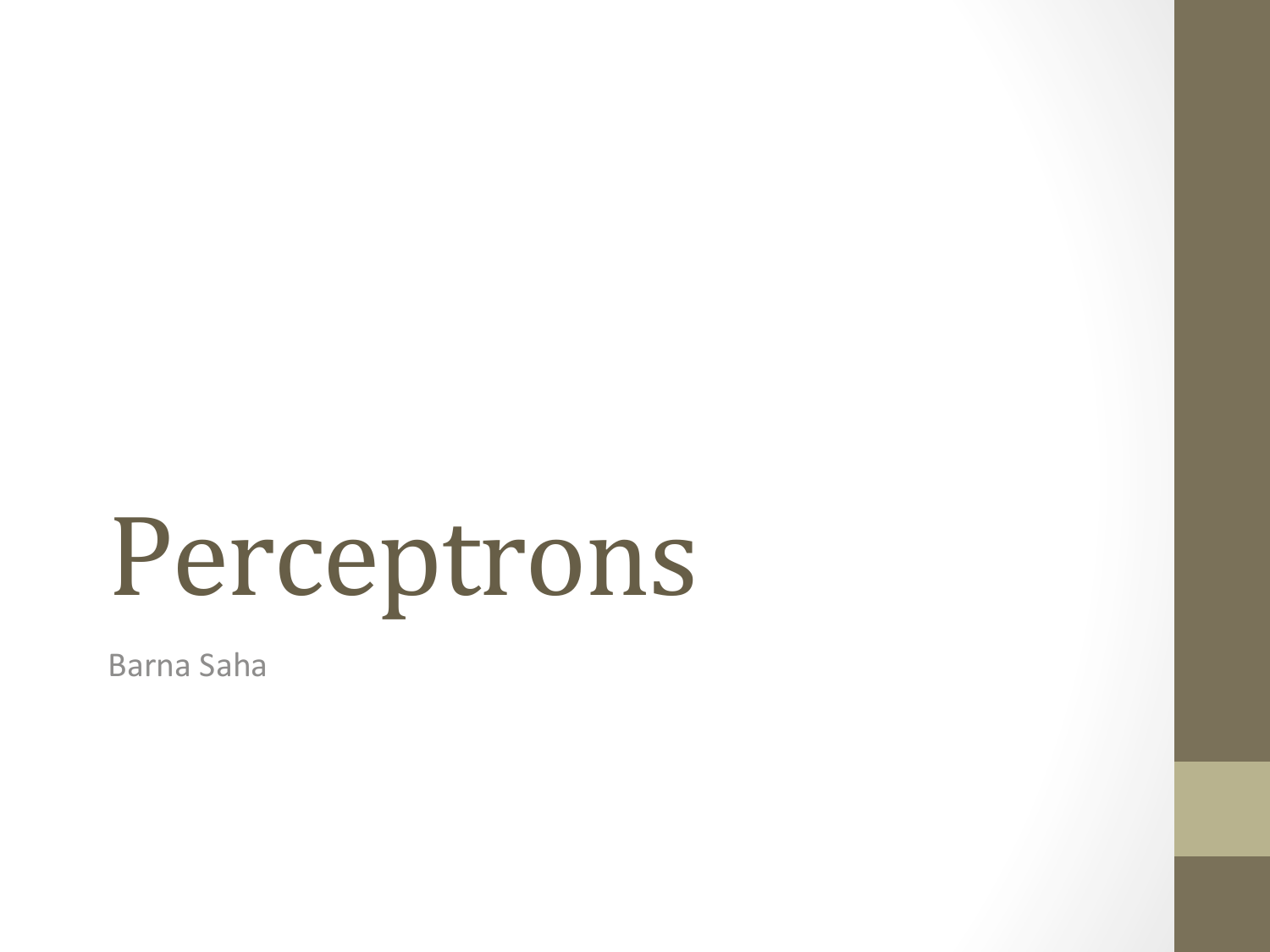# The Machine Learning Model

- Training set: A training set consists of a set of pairs  $(x,y)$ , called training examples, where
	- x is a vector of values, often called a feature vector
		- Can be categorical or numerical
	- y is the label, the classification value for  $x$ .
- The objective of the ML process is to discover the function  $y=f(x)$  that best predicts the value of y associated with each vector x
	- Example:
		- y is a real number: regression
		- $\gamma$  is a boolean value: binary classification
		- y is a member of some finite set: multiclass classification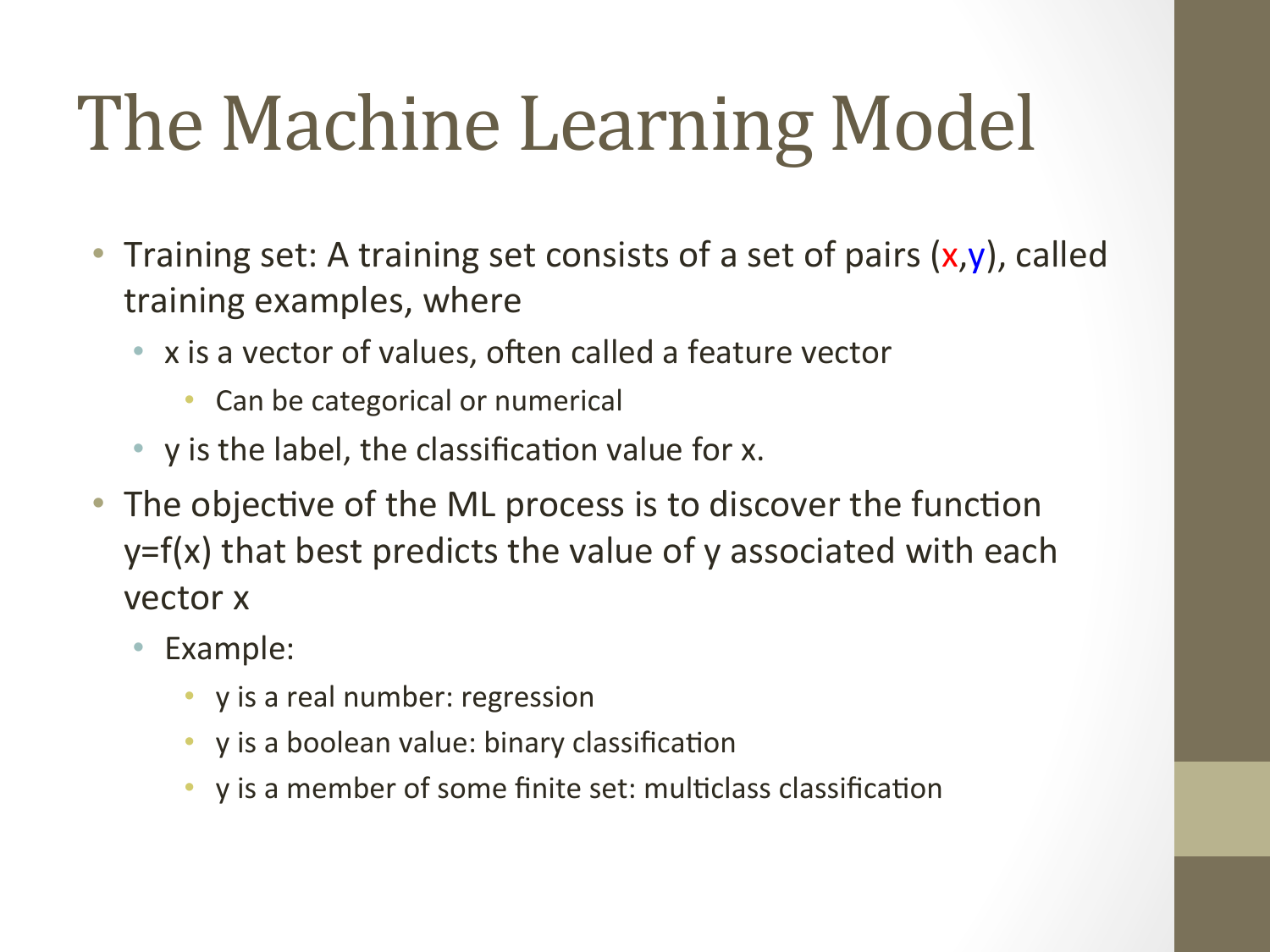### Example

- Training set  $([1], 2)$ ,  $([2], 1)$ ,  $([3], 4)$ ,  $([4], 3)$
- Learn a linear function  $f(x)$ =ax+b that best represents the points of the training set.
	- Minimize with respect to a and b

$$
\sum_{x=1}^{4} (ax+b-y_x)^2
$$

•  $a=3/5$  and  $b=1$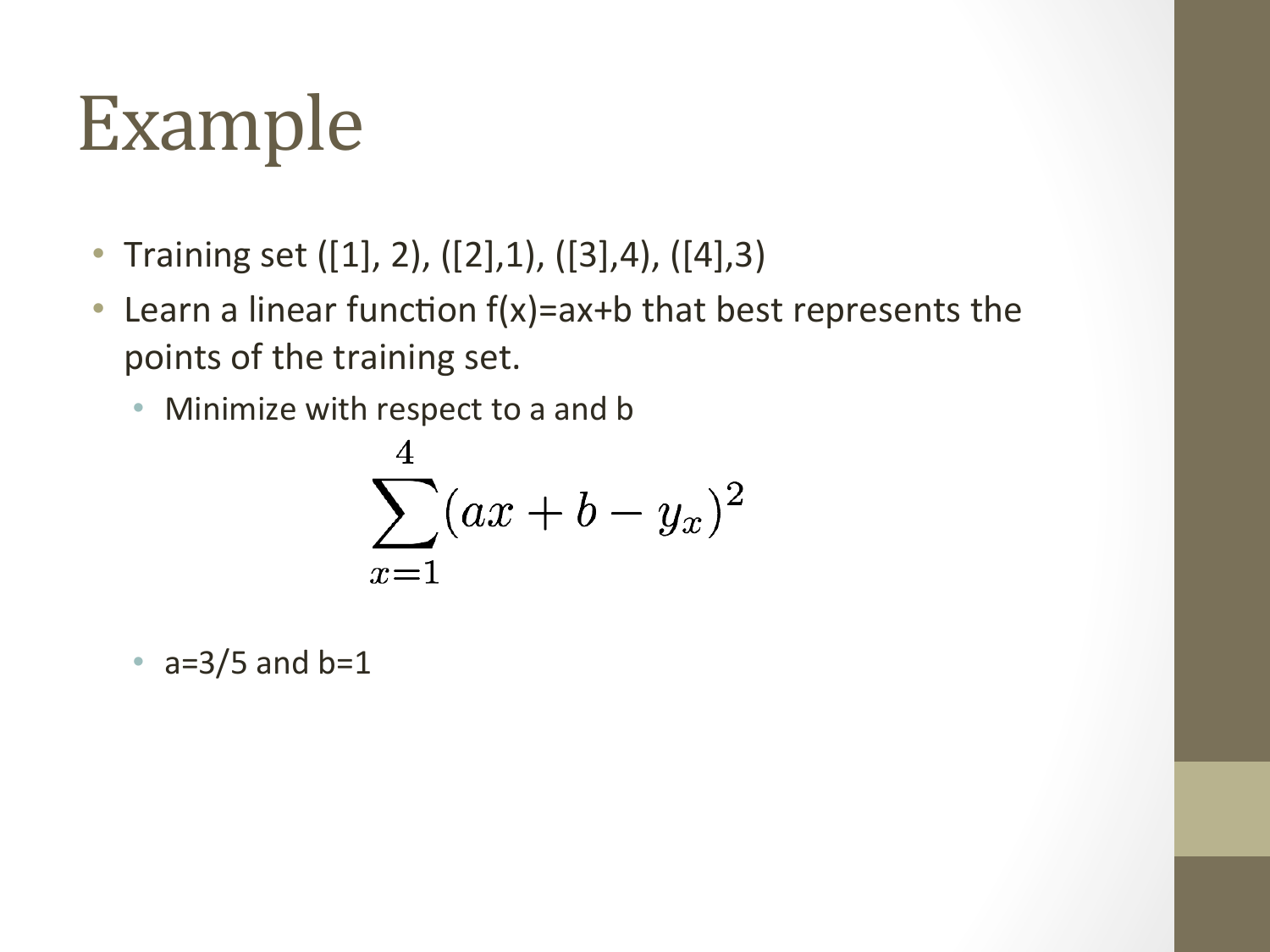• Perceptrons are threshold functions applied to the components of the vector  $\boldsymbol{x}=(x_1, x_2, \, ....., x_d)$ . A weight  $w_i$  is associated with the *i*-th component for each  $i=1,2,...,d$  and there is a threshold  $\theta$ . The output is +1 if

$$
\sum_{i=1}^d w_i x_i > \theta
$$

and -1 otherwise

- Suitable for binary classification even when the number of features is very large.
- Neural nets are acyclic networks of perceptrons, with the outputs of some perceptrons used as inputs to others.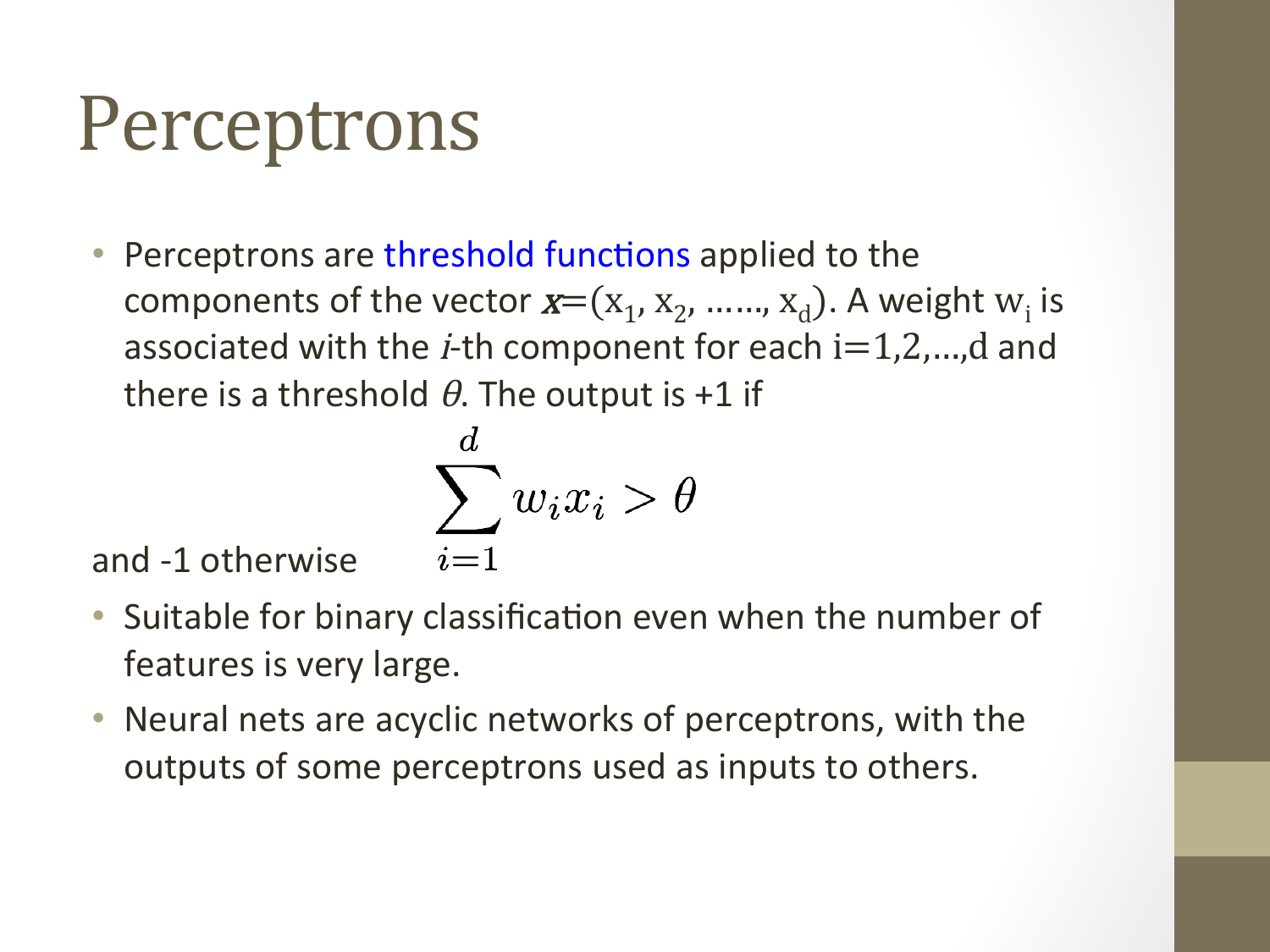#### Exercise

- Exercise 12.1.1 of Leskovec et al.'s book
	- Requires  $f(x)$  to be a straight line passing through the origin
	- Requires  $f(x)$  to be quadratic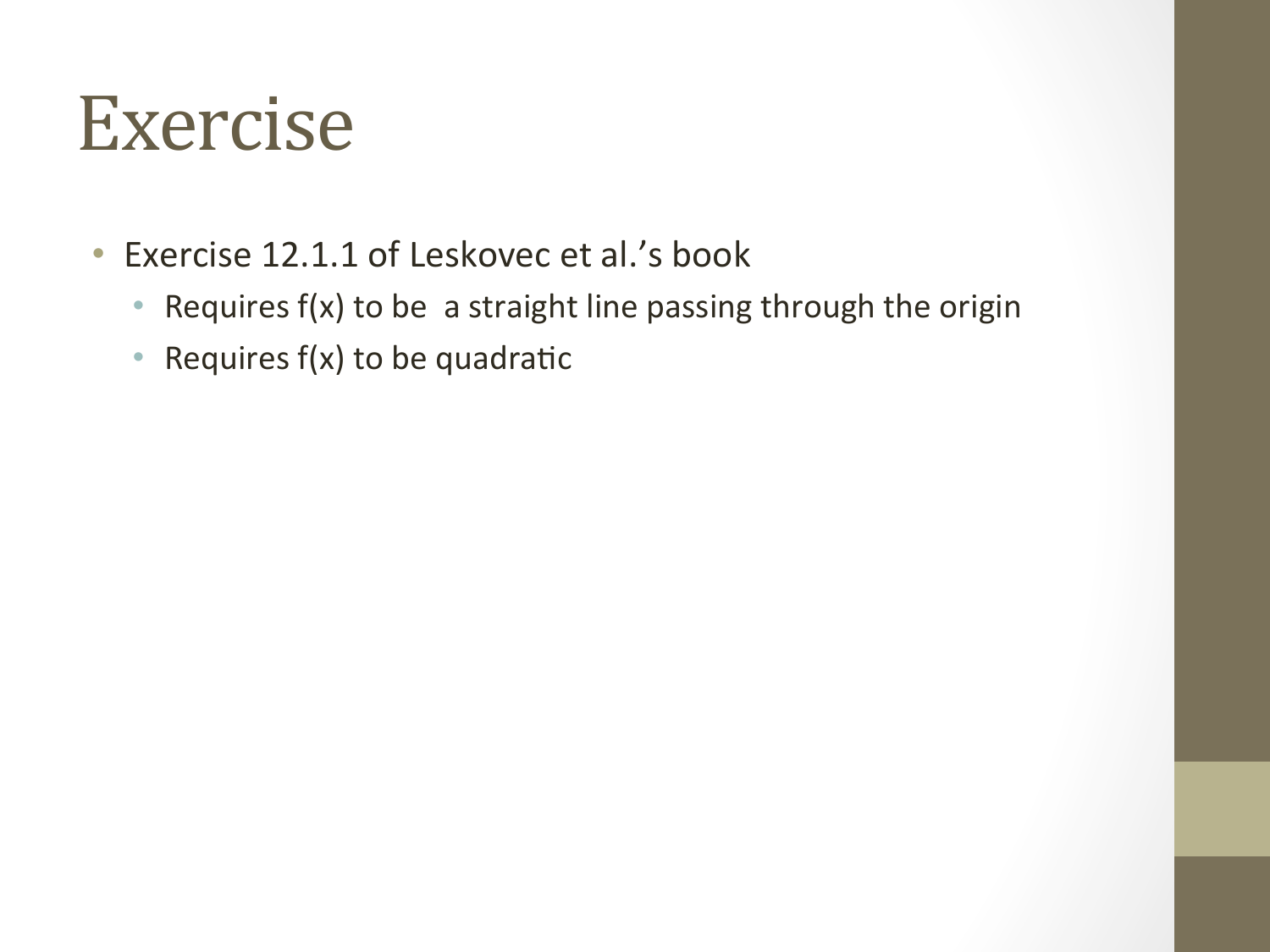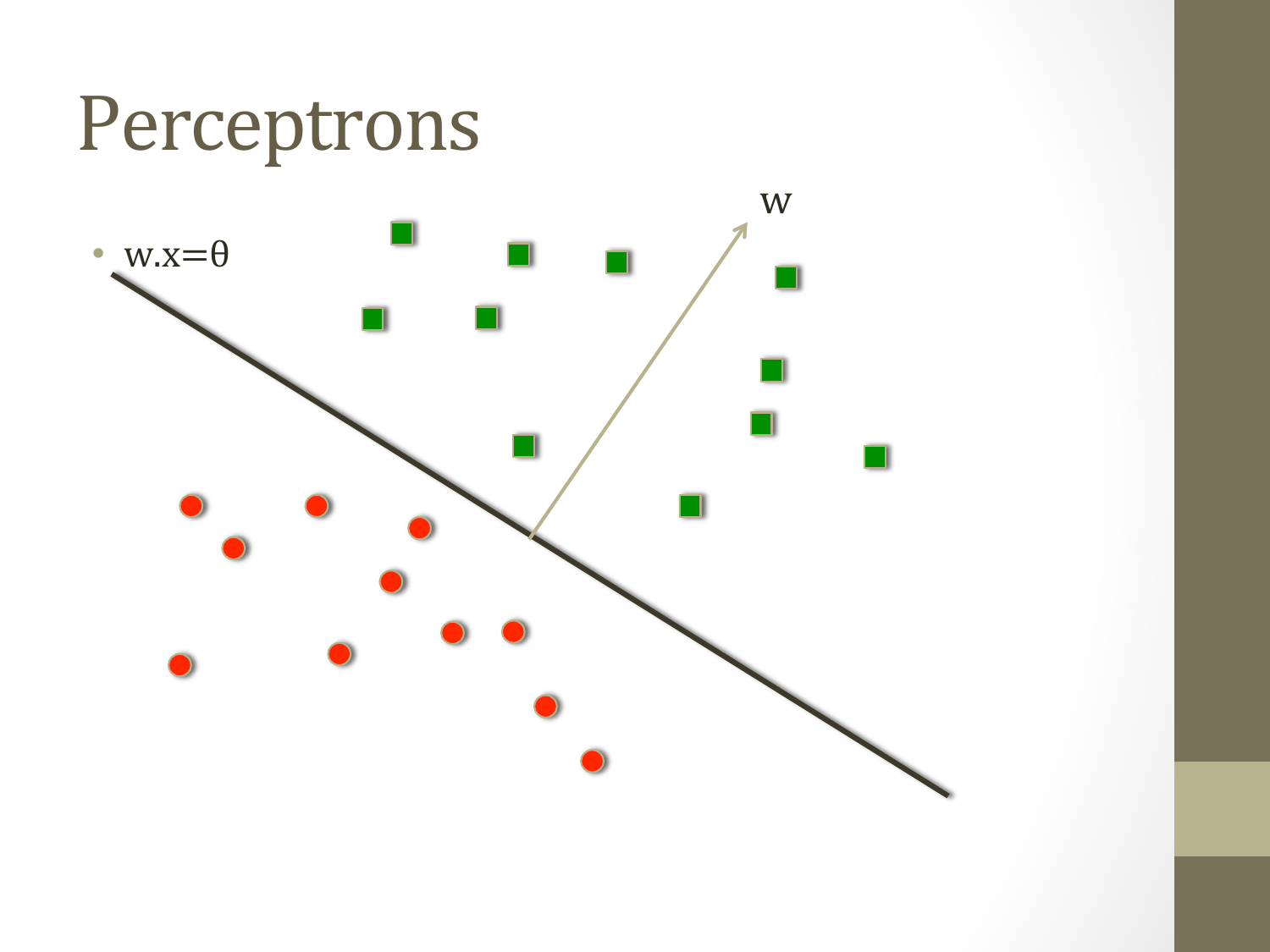- A perceptron classifier works only for data that is linearly separable, in the sense that there is some hyperplane that separates all the positive points from all the negative points.
- If there are many such hyperplanes, the perceptron will converge to one of them, and will thus correctly classify all the training data.
- If no such hyperplane exists, then the perceptron cannot converge to any particular one.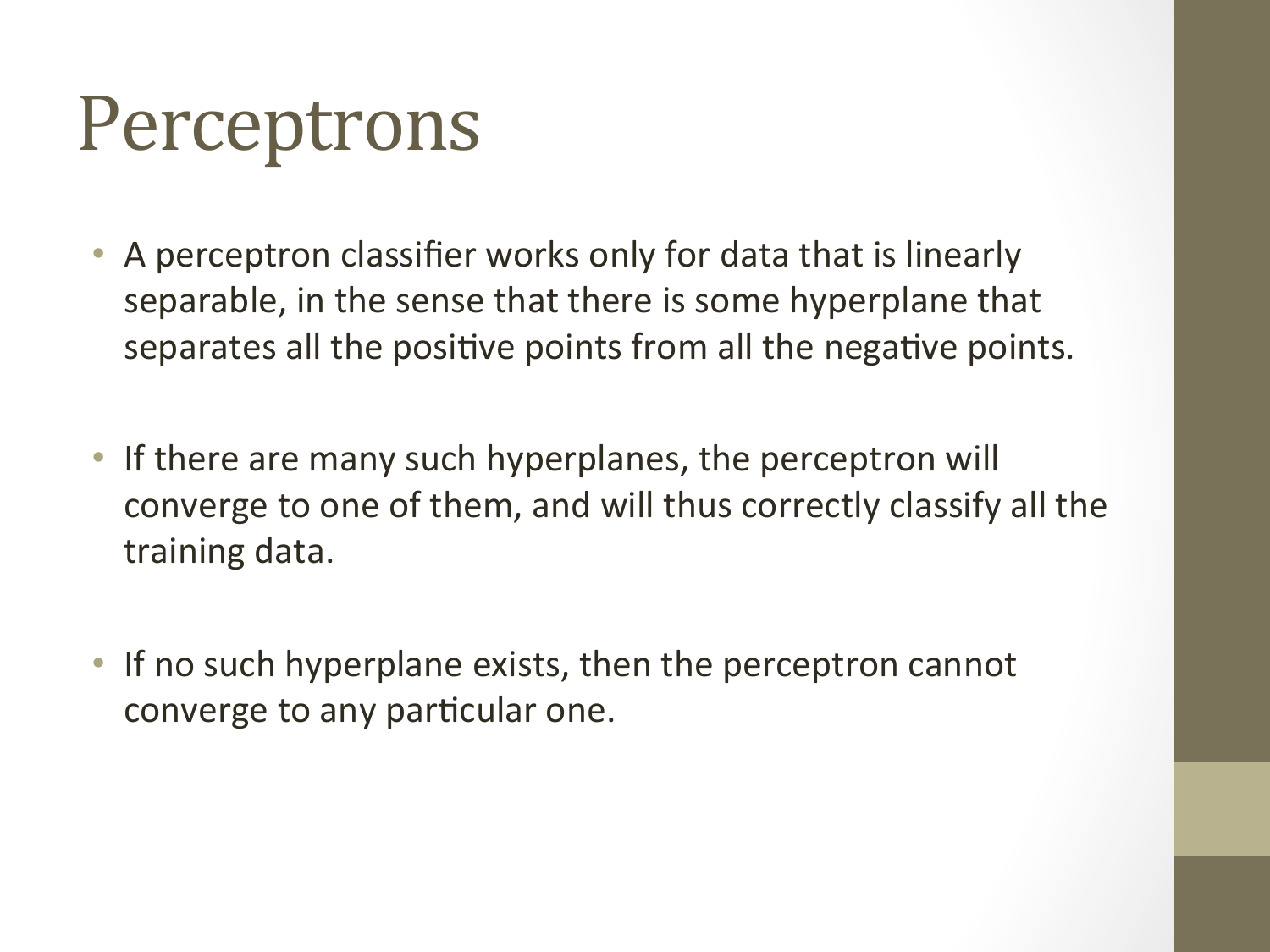# **Training a Perceptron with** Zero Threshold

- Initialize the weight vector  $w$  to all  $0's$ .
- Pick a learning-rate parameter  $\eta$ , which is a small, positive real number.
- Consider each training example  $t=(x,y)$  in turn
	- (a) Let  $y'=w.x$
	- (b) If y' and y have the same sign, then do nothing; t is properly classified.
	- (c) However, if y' and y have different signs or  $y'=0$ , replace, w by  $w= w + \eta yx$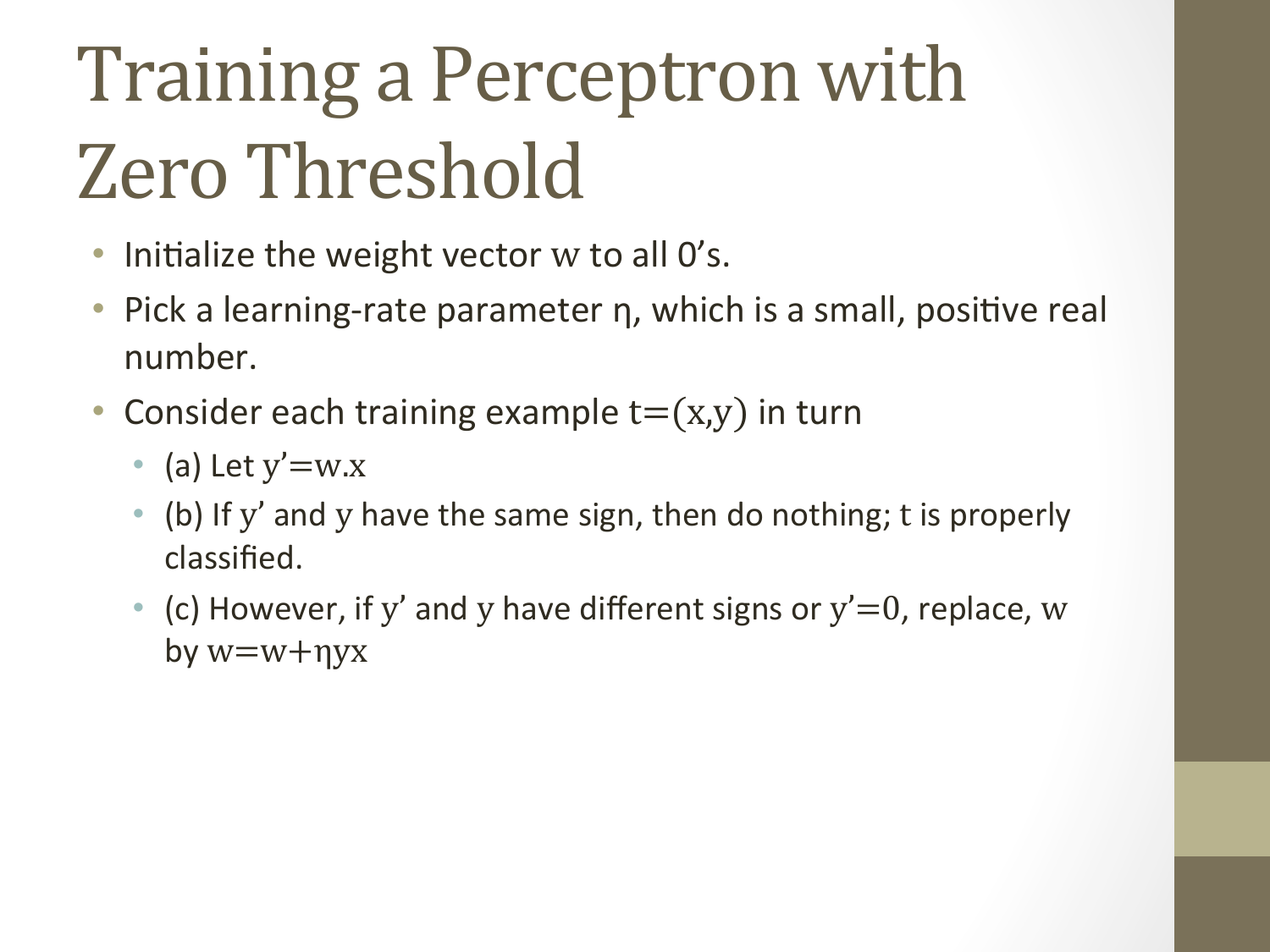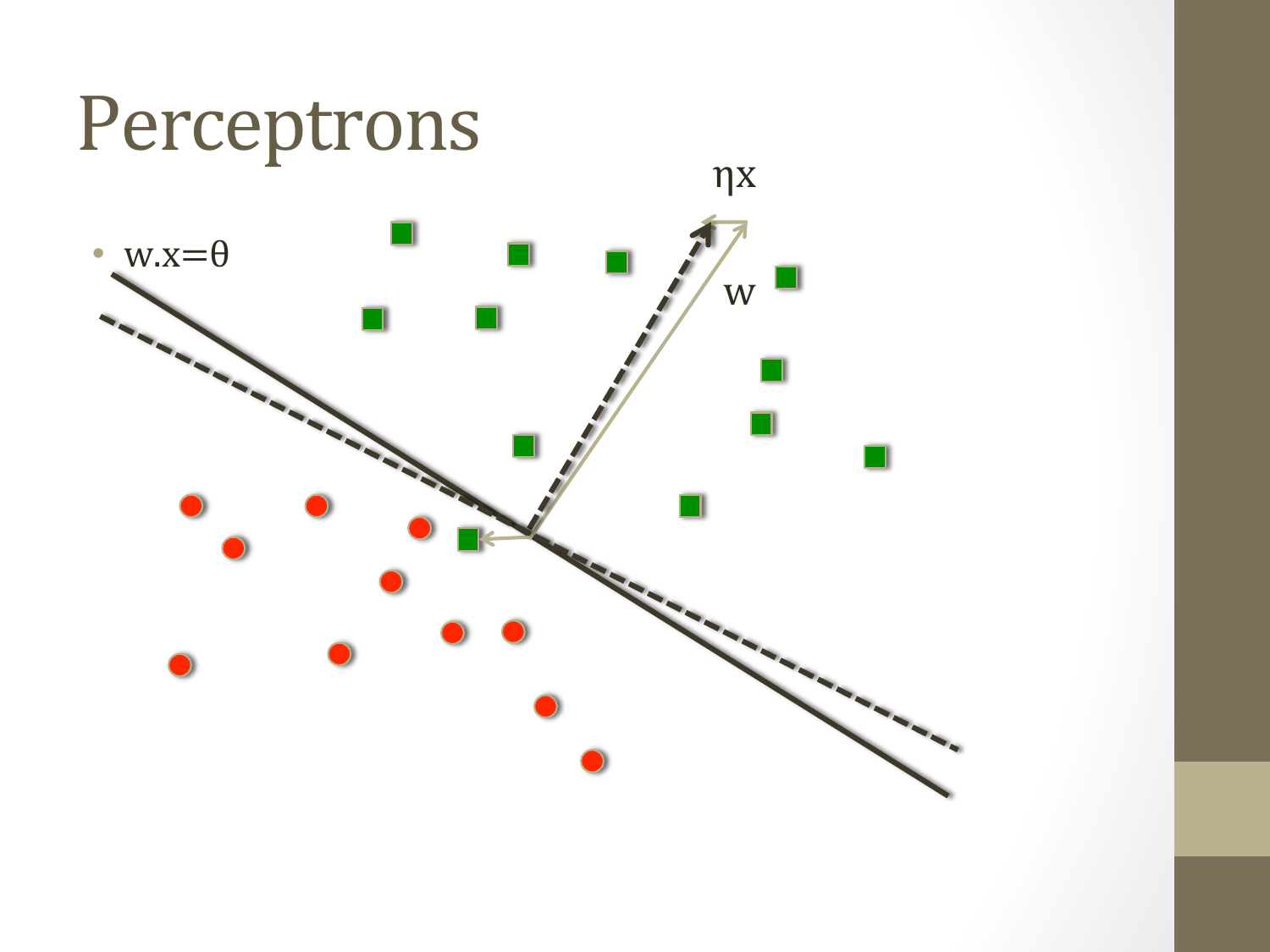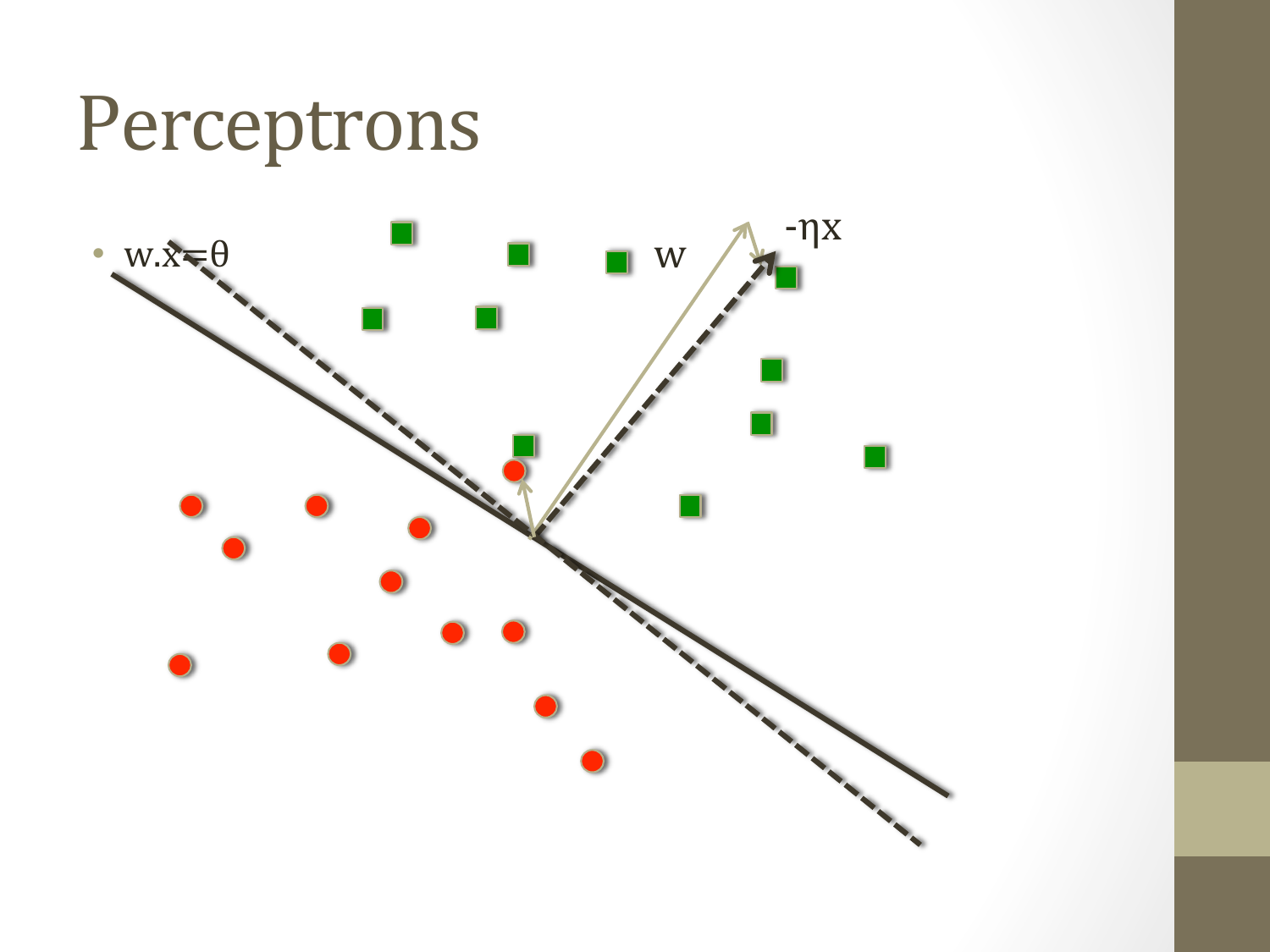## Example

- Training data:
- $[1,1,0,1,1]$   $\rightarrow$  +1
- $[0,0,1,1,0]$ <sup>-</sup>>-1
- $[0,1,1,0,0]$   $\rightarrow$  +1
- $[1,0,0,1,0]$ <sup>-</sup>>-1
- $[1,0,1,0,1]$   $\rightarrow$  +1
- $[1,0,1,1,0]$ <sup>-</sup>>-1

Solution:  $w=[0,1,0,-1/2,1/2]$ 

Take  $\eta=1/2$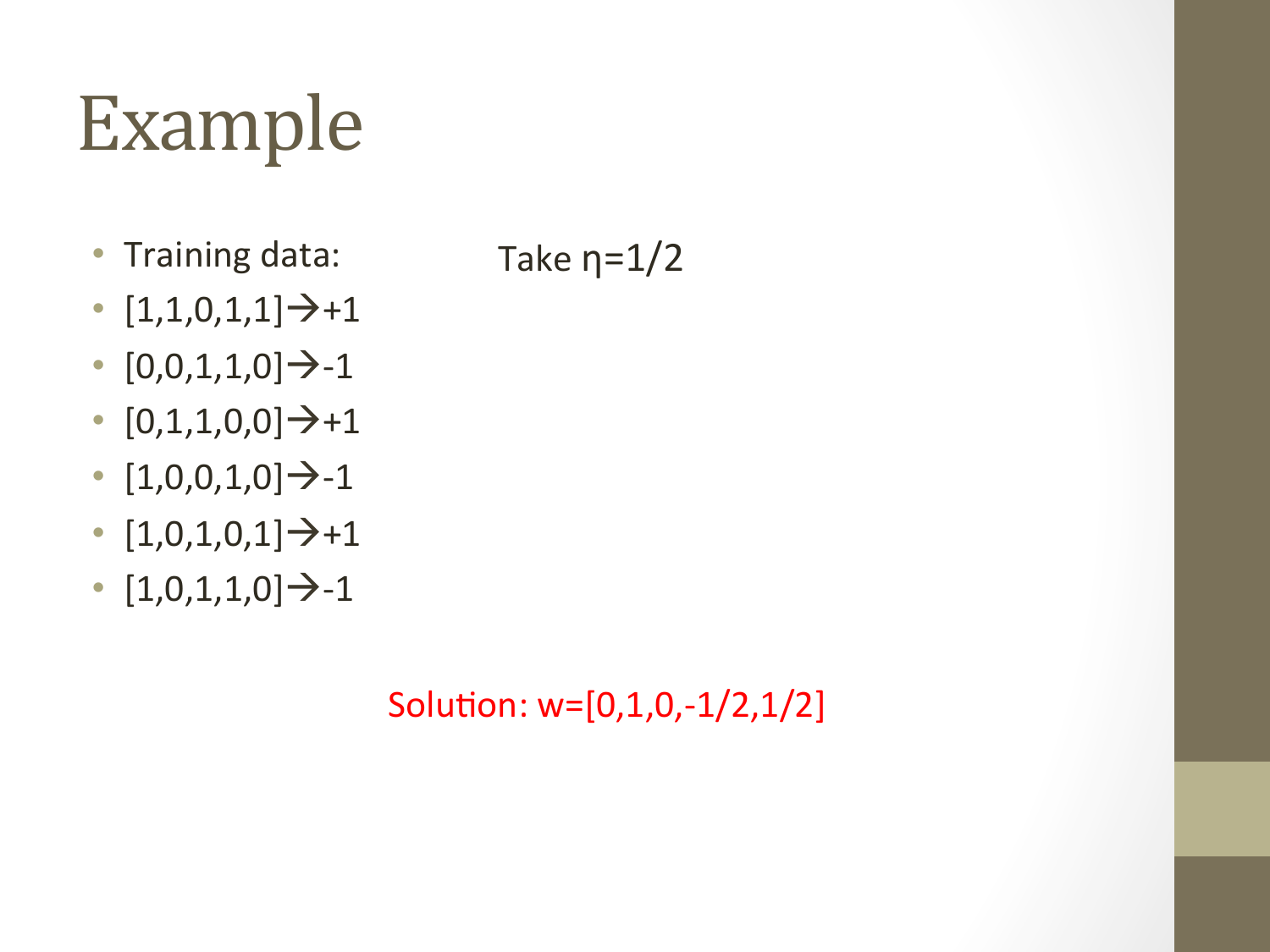## **Convergence of Perceptrons**

- Hard to tell if the data is linearly separable
	- Stop after a fixed number of iterations
	- Terminate when the number of misclassified points stop changing
	- Withhold a test set from the training data, and after each round, run the perceptron on the test data. Terminate the algorithm when the number of errors on the test set stops changing.
	- Lower the training rate with the number of iterations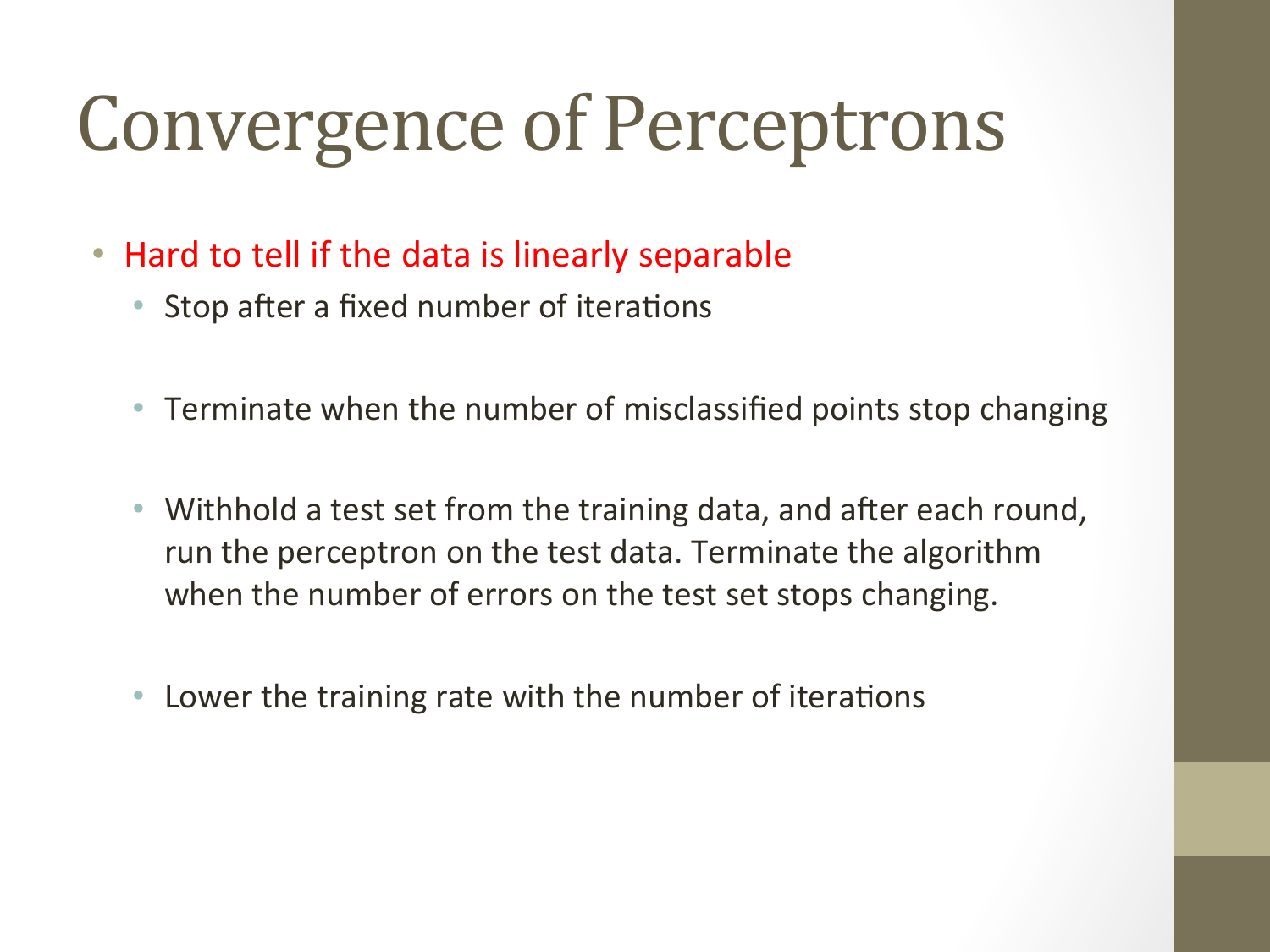### Allowing the Threshold to Vary

• Replace the vector  $w=(w_1, w_2, \ldots, w_d)$  by

$$
w' = (w1, w2, ....., wd, \theta)
$$

• Replace every feature vector  $\mathbf{x}=(x_1, x_2, \ldots, x_d)$  by

$$
x'=(x_1, x_2, \, \ldots \, x_d, -1)
$$

 $w'$ .x' > 0 is equivalent to w.x- $\theta$  > 0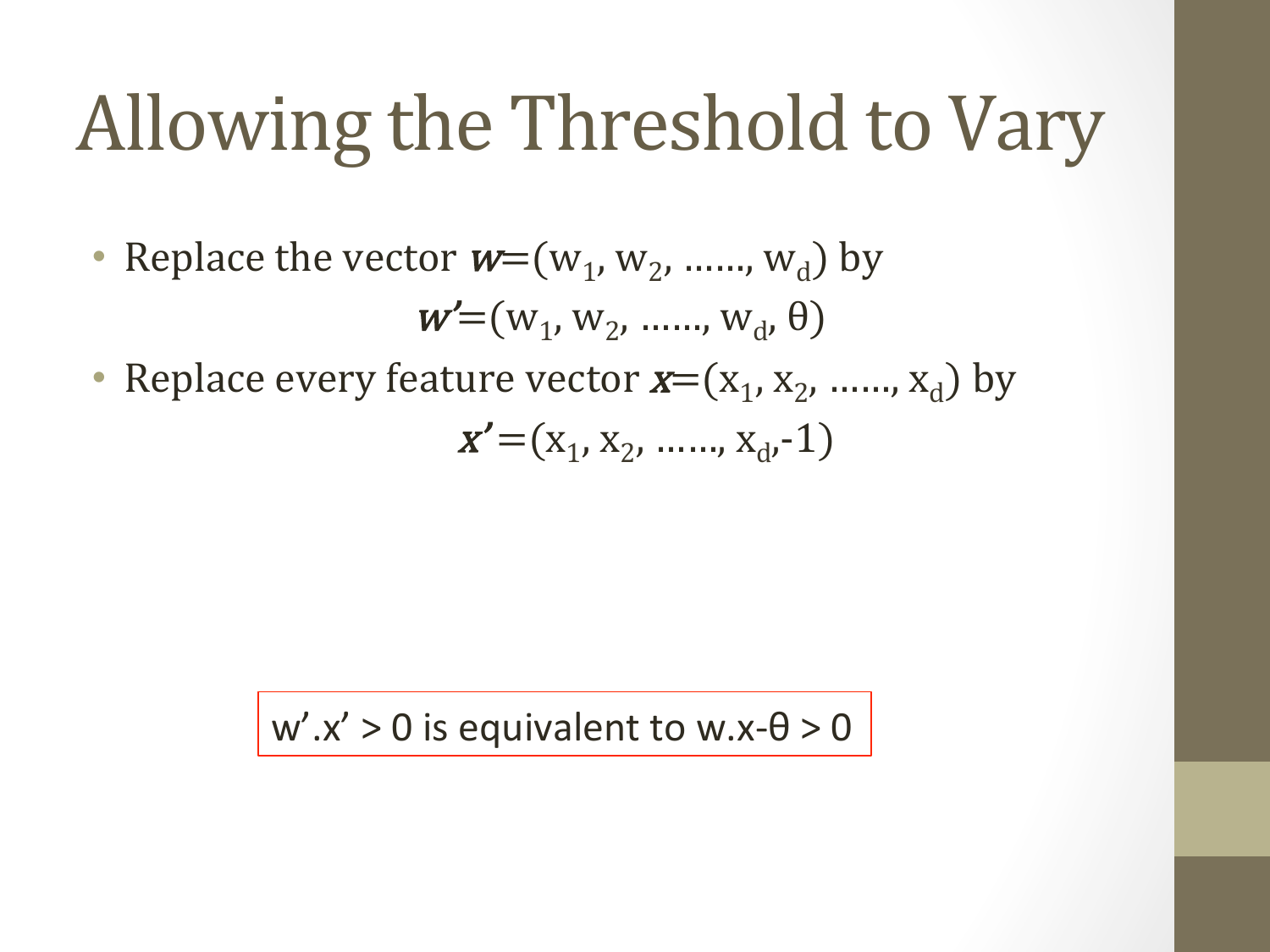# Why does Perceptron converge?

- Theorem: On any sequence of examples  $x_1, x_2, ..., x_t$ , if there exists a vector w\* such that  $x_t w^* \ge 1$  for the positive examples and  $x_t w^* \leq -1$  for the negative examples, then the Perceptron algorithm makes at most  $R^2|w^*|^2$  mistakes, where  $R=$ max $_t|x_t|$
- Proof in board (pg 143-147 of Foundations of Data Science book by Blum et al.)